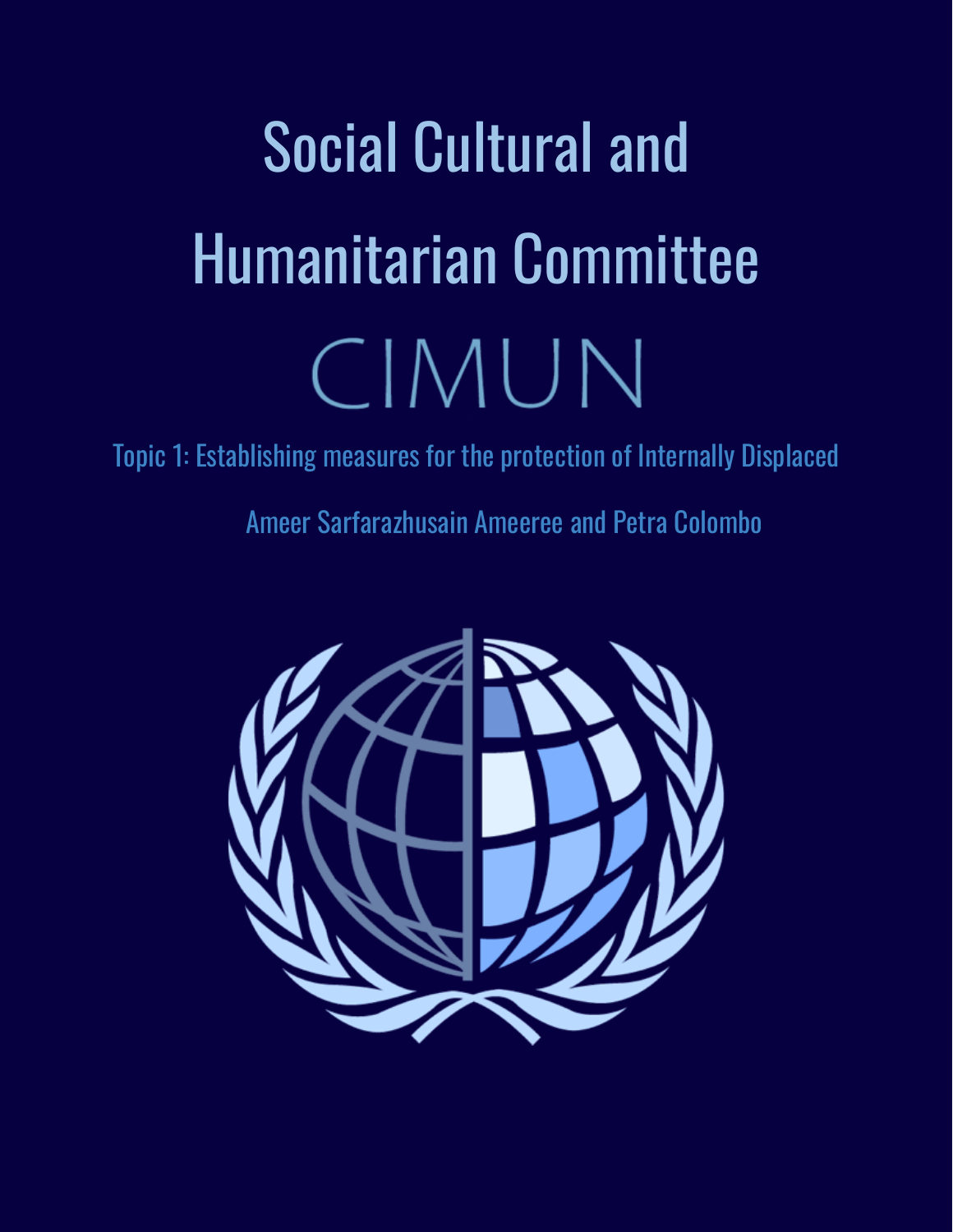# Introduction

We have reached the Anthropocene era, a period marked by unprecedented planetary and societal imbalances that interact to create new hazards, including displacement. These imbalances will affect mobility patterns in complicated and sometimes unanticipated ways.

Natural catastrophes are becoming more frequent and intense. Floods, storms, wildfires, earthquakes, and volcanoes, as well as calamities that occur more slowly, such as droughts, desertification, and temperature extremes, are uprooting an increasing number of people throughout the world. Nature's powers have no respect for any country. Many individuals in the developing countries, who are already living in precarious situations, are made worse by these calamities. The great majority of individuals who are displaced as a consequence of natural catastrophes return home. As a result, rather than being designated refugees, they are classified as internally displaced persons (IDPs).

The most important effect of climate change, according to the Intergovernmental Panel on Climate Change, might be on human migration, according to a 1990 report. Due to a variety of reasons such as coastal erosion, floods, drought, and food scarcity, climate change might result in the relocation of millions of people. Compelled migration is already occurring inside borders as a result of these difficulties, but many people have been forced to cross countries in search of better living conditions, resulting in new humanitarian catastrophes. In places affected by climate change and catastrophe, resource depletion frequently leads to increasing tension, violent conflict, and secondary relocation.

As of December 31, 2020, the number of individuals living in internal displacement globally has hit a new high of 55 million. Over 85% of the population has escaped conflict and violence. Around seven million people have been displaced by catastrophes, although this number is likely to be underestimated due to inadequate statistics.

In 2020, around 40.5 million new displacements were registered, the largest number in 10 years. Over three times as many people were displaced as a result of disasters as a result of conflict and violence. Despite the Covid-19 epidemic, when mobility restrictions hampered data gathering and fear of infection deterred individuals from seeking emergency shelter, these statistics were reported.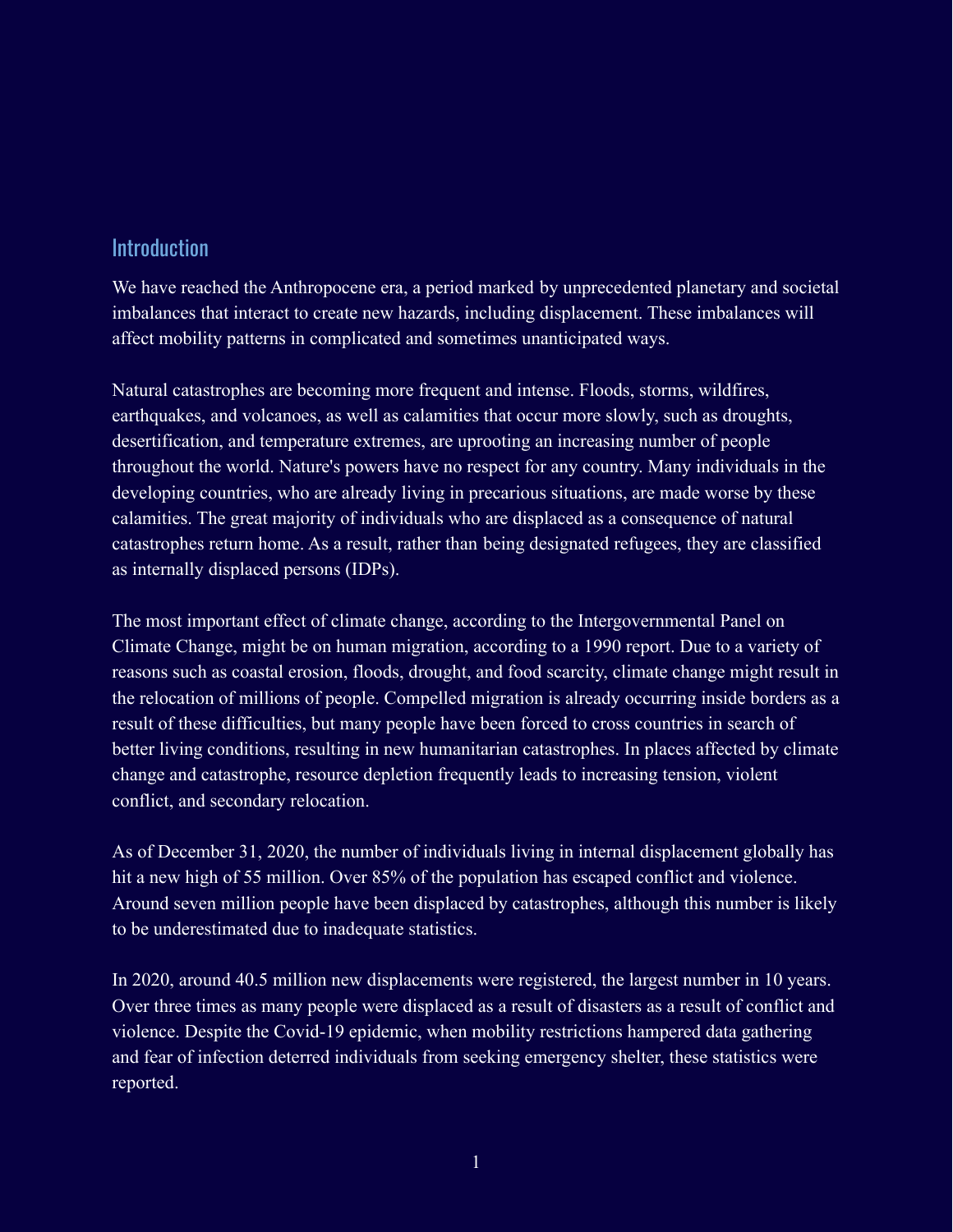In 2020, weather-related disasters accounted for 98 percent of all catastrophe relocation. Intense storms, monsoon rains, and floods have wreaked havoc across South Asia, East Asia, and the Pacific, including China, the Philippines, and Bangladesh. Hurricane season in the Atlantic was the busiest on record, while extended rainy seasons in the Middle East and Sub-Saharan Africa displaced millions more.

# Key Terms

**Internally Displaced Persons:** Internally displaced persons (IDPs), according to the United Nations Guiding Principles on Internal Displacement, are "persons or groups of persons who have been forced or obliged to flee or to leave their homes or places of habitual residence, in particular as a result of or in order to avoid the effects of armed conflict, situations of generalized violence, violations of human rights or natural or human-made disasters, and who have not crossed an internationally recognized state border.

**Factors:** A circumstance, fact or influence that usually gives a result, which in this case could be regarded as factors or causations of displacement.

**Displacement:** The act or process of moving someone or something from their place and position. In this case it would refer to the Internally Displaced Persons.

**Climate change:** Climate change encompasses both global warming caused by human-caused greenhouse gas emissions and the accompanying large-scale weather pattern alterations. Which causes various natural disasters such as floods, earthquakes, tsunamis, Hurricanes, Wildfires, Drought and much more.

**Catastrophe:** an occurrence that causes significant and typically abrupt damage or suffering. In other words a disaster.

**Humanitarian law:** International humanitarian law is a collection of laws aimed at limiting the impacts of armed conflict for humanitarian reasons. It safeguards those who are not or are no longer involved in hostilities, as well as limiting the tools and techniques of combat.

**Relocation:** The act of moving to a new place or region to completely start from scratch one's livelihood, home or business.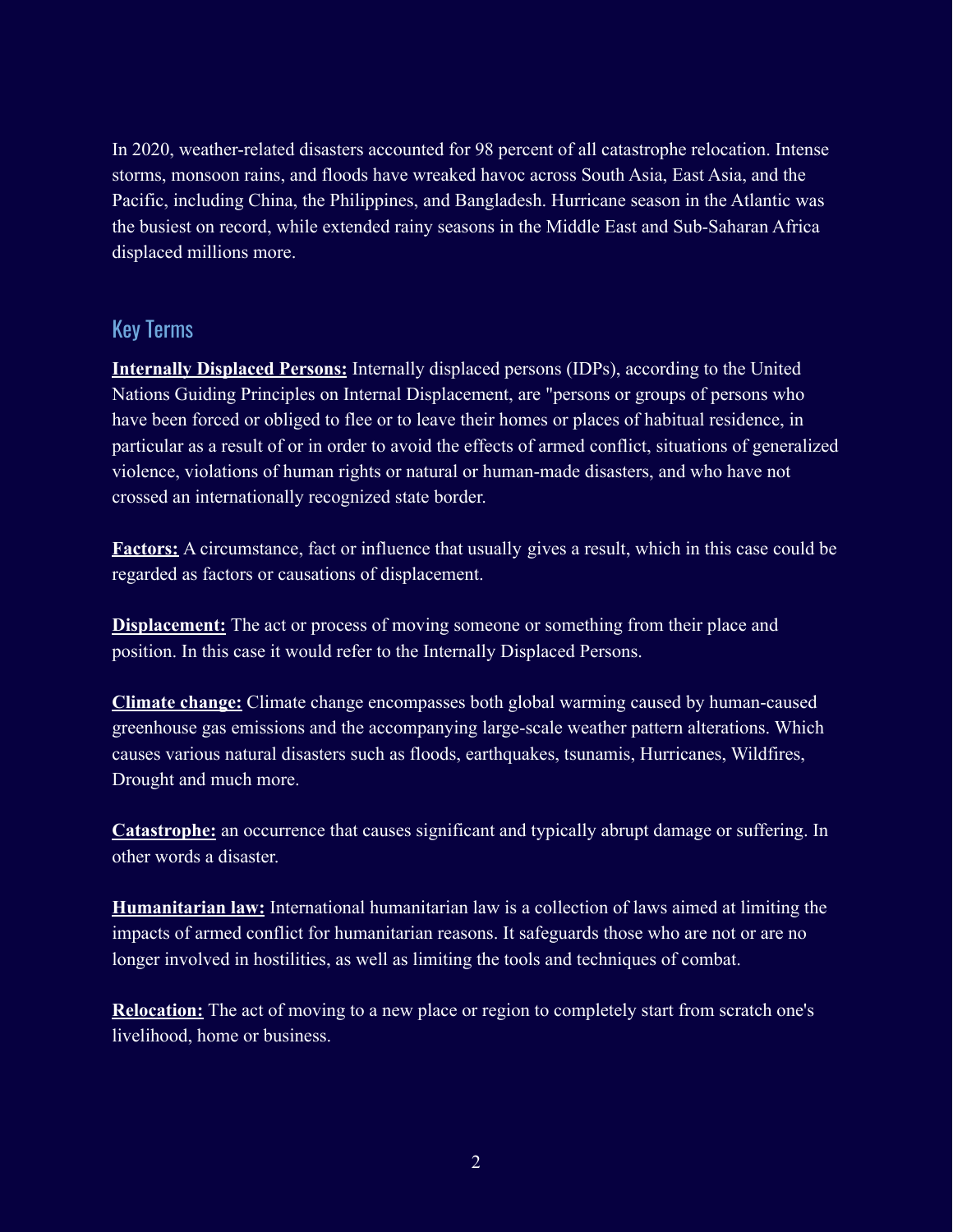**Employment:** Usually refers to the act of having a paid job wherein a person receives a certain amount of remuneration for their work

**Vocational Training:** Refers to a certain type of education that specifically prepares a person with the relevant training and skills for a specific and technical profession. **Consequences:** a negative outcome or effect, usually unwanted or unpleasant.

**Universal Declaration of Human Rights:** The United States General Assembly declared the Declaration to be a shared standard of accomplishment for all peoples and nations on December 10, 1948 in Paris (General Assembly resolution 217 A). It is the first document to lay forth universally guaranteed fundamental human rights, and it has been translated into more than 500 languages.

**Disabled:** Impaired, limited or affected by a physical, mental, cognitive, or developmental condition that limits their movement, senses or abilities.

**Less Economically Developed Country (LEDC):** The least developed countries are a group of developing countries that, according to the United Nations, have the poorest socioeconomic indicators and the lowest Human Development Index scores of any country on the planet.

**More Economically Developed Country (MEDC):** MEDCs are countries with a high living standard and a strong GDP.

# Background Information

### **Climate change and Violence**

Climate change, catastrophes, and other forms of displacement are now undeniably linked. Conflict is not the main cause of displacement, according to the UNHCR's new five-year strategic plan. People are 'on the move' due to acute poverty, the breakdown of traditional livelihoods in a setting of globalization and fast urbanization, the consequences of climate change, natural catastrophes, and environmental degradation, which frequently increase competition for scarce resources. These numerous elements frequently overlap or strengthen one another.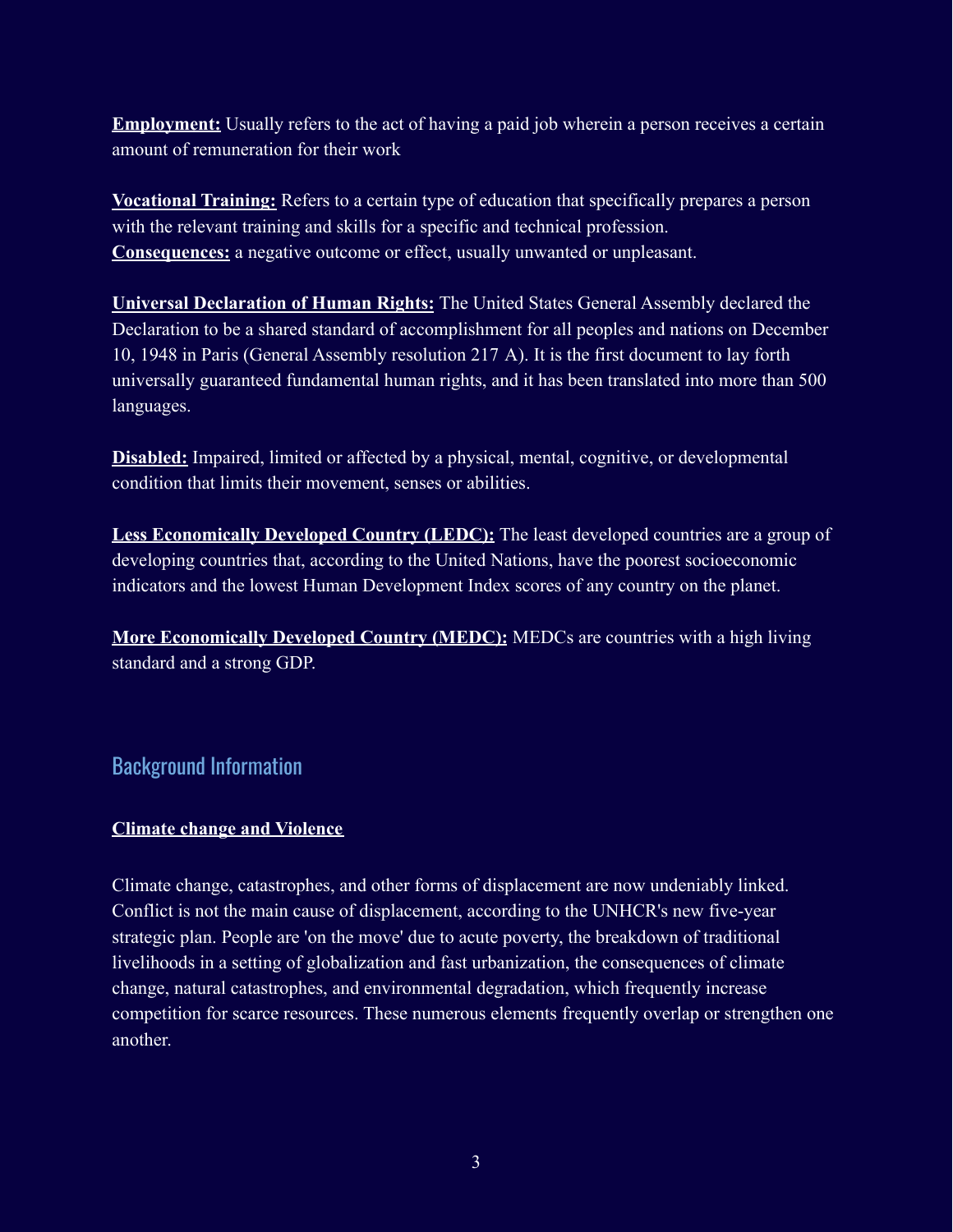Less developed places experiencing severe climate change are more likely to experience violence and armed conflict, as these areas typically lack the resources to successfully mitigate such conflict.

Climate and environmental change, catastrophe risk, war, fragility, and displacement all play a role in many of today's issues. According to the OECD, over 80% of people in Sub-Saharan Africa live in precarious conditions. 95% percent of all new war displacements have occurred in countries that are susceptible or extremely sensitive to the effects of climate change. The interconnections between these elements are complex, and the paths they follow vary. Climate change and overexploitation of natural resources have the potential to exacerbate instability and conflict, leading to relocation. People may be unable to move due to conflict.

Extreme weather events may become more frequent and intense as a result of climate change, forcing people to relocate, which may relieve demand on current resources but create tensions with host communities. Displacement caused by war or natural catastrophes may raise the risk of disaster in destination countries. Some of these links and pathways are supported by research, such as how slow-onset factors like drought affect conflict risk.

Though the data does not clearly establish direct causal connections between climate change impacts, catastrophes, displacement, and conflict risk. Drought does not inevitably polarize various groups or impair social cohesiveness, according to research performed in eastern Africa. However, factors such as natural resource reliance and demographic composition that may enhance or decrease the consequences of climate-related risks on civilizations require further consideration.

Slow and sudden-onset risks are likely to exacerbate poverty in settings when people's resilience to shocks is already low. They have the potential to exacerbate inequality and decrease the availability of scarce resources. Drought, floods, and locust infestations have wreaked havoc on Sudanese rural communities, reducing the amount of grazing area accessible to herders. Tensions with farmers have grown as they migrate closer to agricultural regions in search of grazing, resulting in violence and displacement. Such assessments need a great deal of subtlety. The effects of climate change on water supply and drought in the region have been connected to Syria's civil conflict. In truth, a variety of complicated causes, ranging from religious, social, and political conflicts to deteriorating economic situations and grievances, are driving it.

Many individuals were relocated for the second or even third time as a result of the confluence of conflict and catastrophes, intensifying and prolonging their vulnerability. Many of those fleeing Yemen's floods had previously been displaced by violence at least once. Drought in Somalia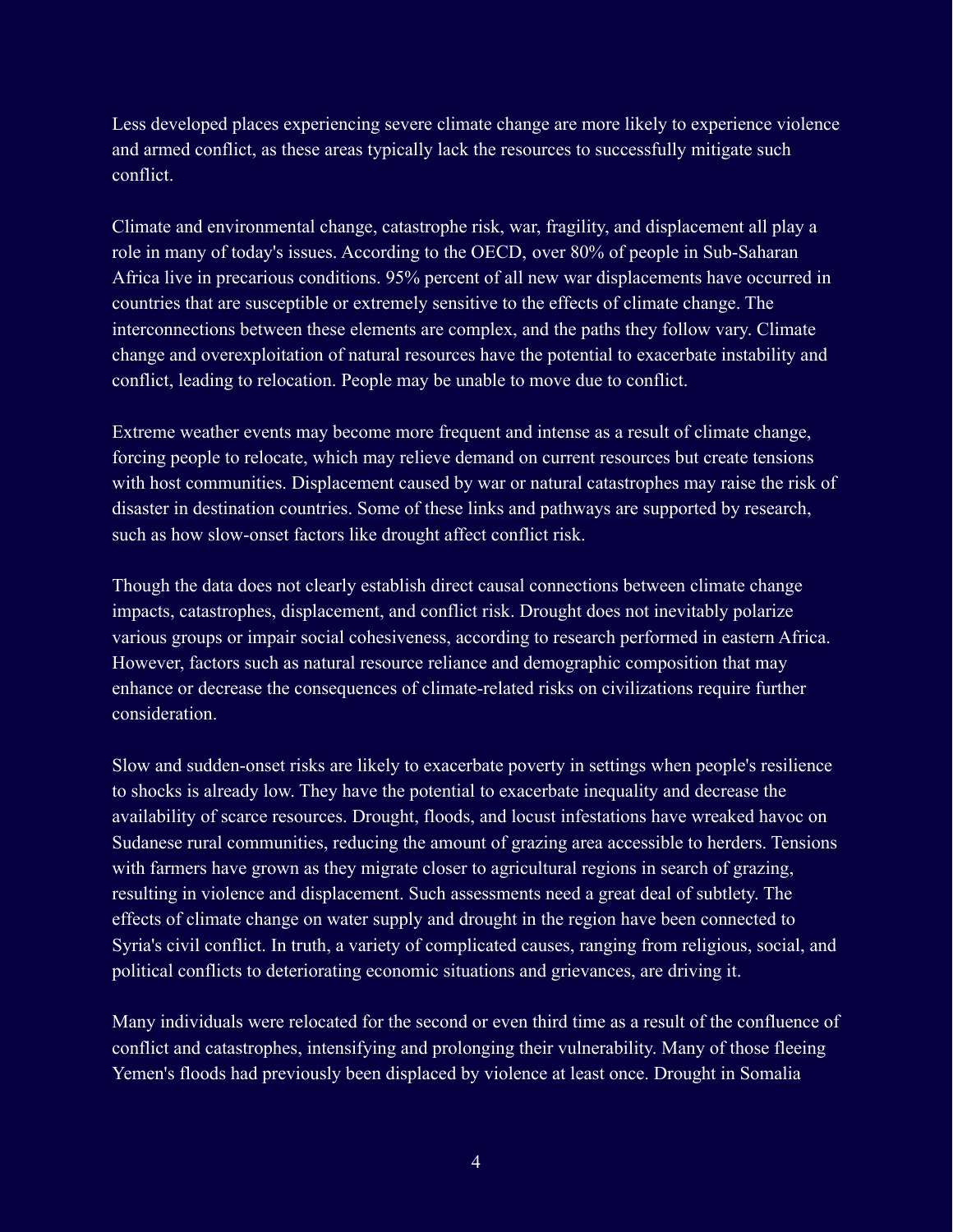forced many to abandon rural regions for urban areas, where they are now more vulnerable to eviction and armed group attacks.

In the Lake Chad area, climate change appears to interact with conflict dynamics. Although it is not the only or even major cause, its consequences must be acknowledged and handled as part of attempts to stabilize and establish peace

Armed conflict (or generalized violence) coexists with natural catastrophes. Two separate forced-displacement factors occur in the same geographical region at the same time in this scenario, but there is no direct relationship between them. This is the situation in the Lake Chad region, where the Islamist terrorist group Boko Haram and a long-term drought are driving the indigenous people out, despite the fact that there is no link between the two. In this situation, even the existence of one of these variables would be enough to induce displacement; their combination just makes matters worse.

Multiple examples of this type of interaction may be found throughout Sub-Saharan Africa. A change in the rainfall pattern in Uganda's Karamoja area, for example, has resulted in a scarcity of pasture, a vital resource in a region dominated by pastoralist communities. Inter-tribal hostilities have been increased as a result of this scenario, which has resulted in forced relocation.

It's crucial to keep in mind that the link between the two drivers isn't always clear. Tensions between the host community and the new immigrants may arise as a result of the first disaster-induced displacement. When poverty and a lack of governmental presence coexist, such conflicts can quickly turn violent, resulting in another relocation. Armed conflict (or generalized violence) and natural catastrophes have a logical order of impact. People who have been uprooted owing to conflict or widespread violence risk a second uprooting as a result of a natural or man-made calamity in this scenario.

Internally displaced individuals are frequently compelled to live in high-risk regions, thus this is a typical occurrence.Floods in the White Nile valley, for example, displaced individuals who had already been displaced by armed conflict in 2019. Cameroon, Syria, and Yemen have all seen similar circumstances. Because public return plans and strategies do not generally include a risk mitigation strategy, IDP returnees are equally vulnerable to disaster-induced displacement. This was the situation in Bosnia and Herzegovina in 2014, when severe floods caused tens of thousands of returnees to relocate.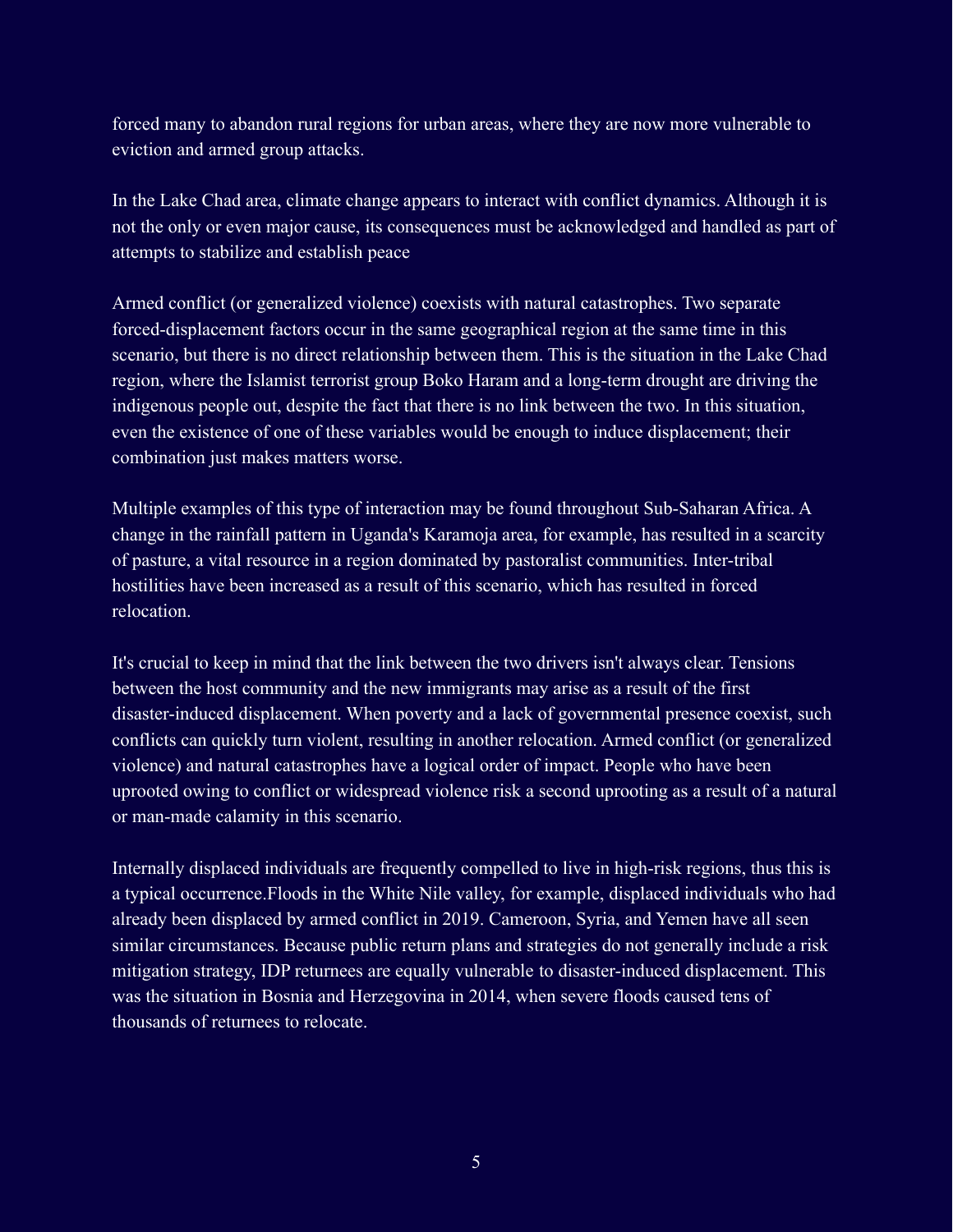Displacement has significant and complicated motivations now, and this will continue in the future. Climate change has the potential to both contribute to and worsen conflicts that result in relocation, particularly among the youth.

In conclusion, a key issue remains the links between displacement due to climate change and violence and their interchangeable factors. Furthermore, this can be exacerbated without any governance and with the lack of resources needed to sustain the IDPs. This can be solved with risk mitigation strategies or further research into previous migration to help solve problems such as these in the future, essentially in LEDCs.

### **Policies on Finance**

The most prevalent myth is that catastrophe displacement is temporary, and that people return swiftly following life-saving evacuations to restore their homes and livelihoods. The lack of data obtained after a disaster's emergency period contributes to this misconception. Evacuees aren't followed to see whether or when they'll be permitted to return home. In the worst-case scenario, national policies and response systems may fail to recognize catastrophe displacement, while in the best-case scenario, they may underestimate its magnitude. As a result, there are few, if any, programs devoted to dealing with long-term relocation. It also means that assistance and services for IDPs are severely restricted, and that local and national agencies are not held accountable.

Individuals, communities, and economies all bear a huge economic price as a result of internal relocation. In 2020, the worldwide cost of a year of displacement was estimated to be about \$20.5 billion, which includes support for IDPs' housing, education, health, and security requirements, as well as their lost income.

If we are to understand how displacement impedes progress on the sustainable development agenda, we must fill up the data gaps. However, we cannot operate just at the global level to portray a clear image. Because disasters and climate effects are primarily local occurrences, local governments and national governments play an important role.

Funding instruments that include displacement risk concerns into larger risk management and development financing frameworks may be more suited for prevention, risk reduction, and preparation. There is also a growing consensus that greater money should be directed toward forward-thinking strategies and risk-aware investments. The global impact of the Covid-19 epidemic on catastrophe relocation responses has made this even more essential. Financial arrangements for evacuations and shelter are frequently included in national disaster management plans and budgets. Some of them might be fairly large.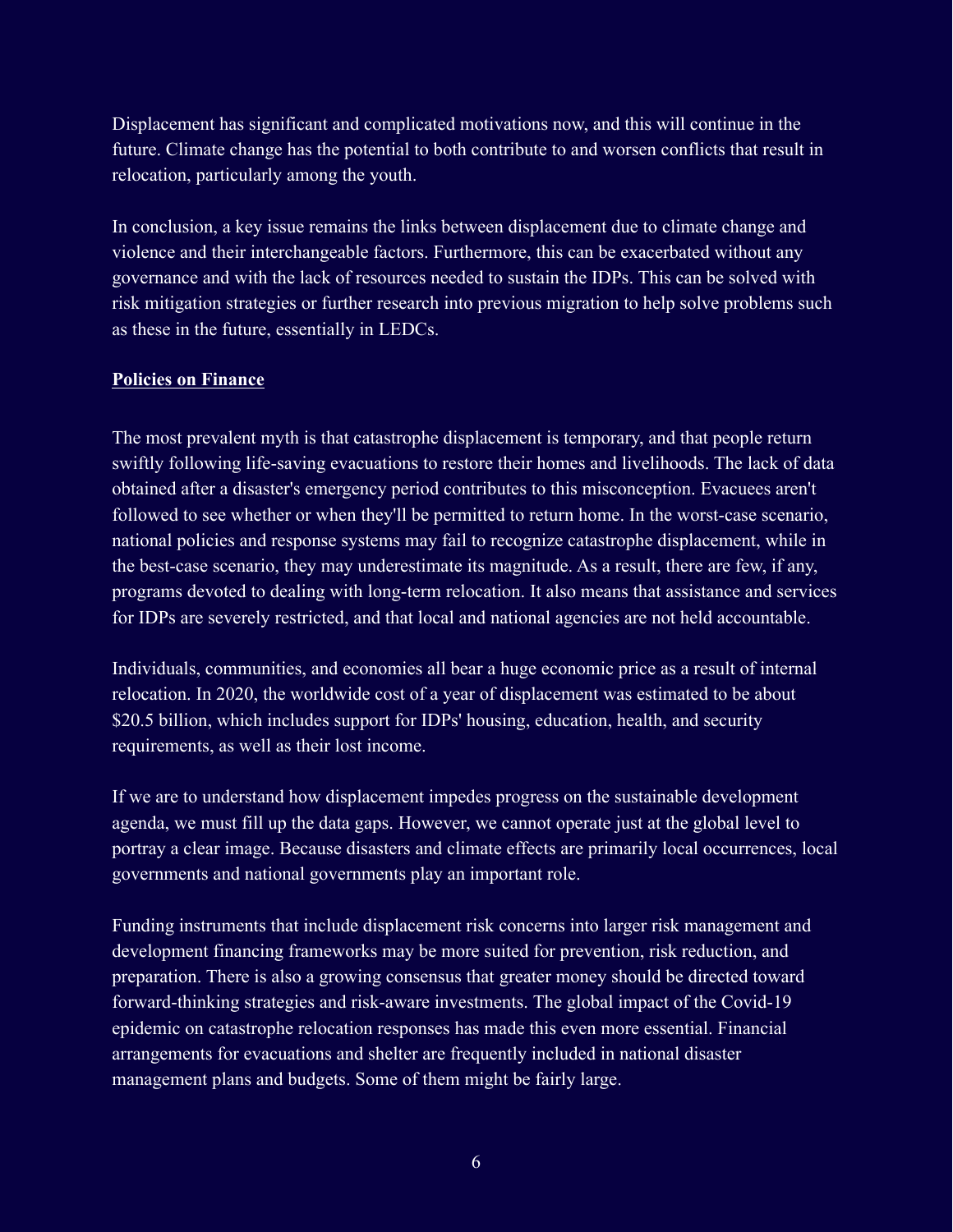### **Human Rights in Displacement**

Respect for human rights and, in armed conflict situations, the protective rules of international humanitarian law are all that is required to prevent internal displacement, protect the displaced while they are displaced, and find long-term solutions for them once the cause of displacement has passed. As a result, in certain cases, protecting the rights of IDPs necessitates taking the same steps as protecting the rights of all citizens, whether or not they are displaced. For example, passing legislation outlining safeguards against arbitrary arrest or imprisonment that apply to all citizens, whether or not they are displaced, is a key component of implementing the right to liberty and security of people.

In many other situations, however, displacement works against IDPs, posing physical and administrative barriers to their enjoyment of rights that do not apply to non-displaced residents. Non-displaced people, for example, do not require shelter and do not have to leave their property behind, risking it being taken over by others. Further, In cases when IDPs may only exercise their right to vote at a place of origin they cannot safely return to, achieving the right to political participation is also out of reach. At the core of this are the technical and legal challenges of dealing with such displacement-specific protection needs.

As such, many solutions are needed to ensure that essentially all basic human rights and later the others are without restrictions, to their maximum ability provided and accessible even to IDPs to ensure a better standard of living and to ensure all freedoms and liberty even in displacement.

### **Prevention of Disaster**

To begin with, prevention has a little part in the legislative system that governs internal displacement. There are few instances of real preventive strategies since neither international agreements nor domestic public policy contain sufficient dispositions on the subject. Second, most national DRR policies lack a truly human rights-based approach, and as a result, while they may include a set of preventative measures, they are not always focused on safeguarding the rights of those who are at risk or impacted by disasters. Finally, as totally autonomous public policies, national responses to disaster-induced displacement or forced internal migration caused by conflict or widespread violence have been devised and executed. As a result, no mechanisms exist to allow combined and coordinated activity, or even the smallest complementarity between them.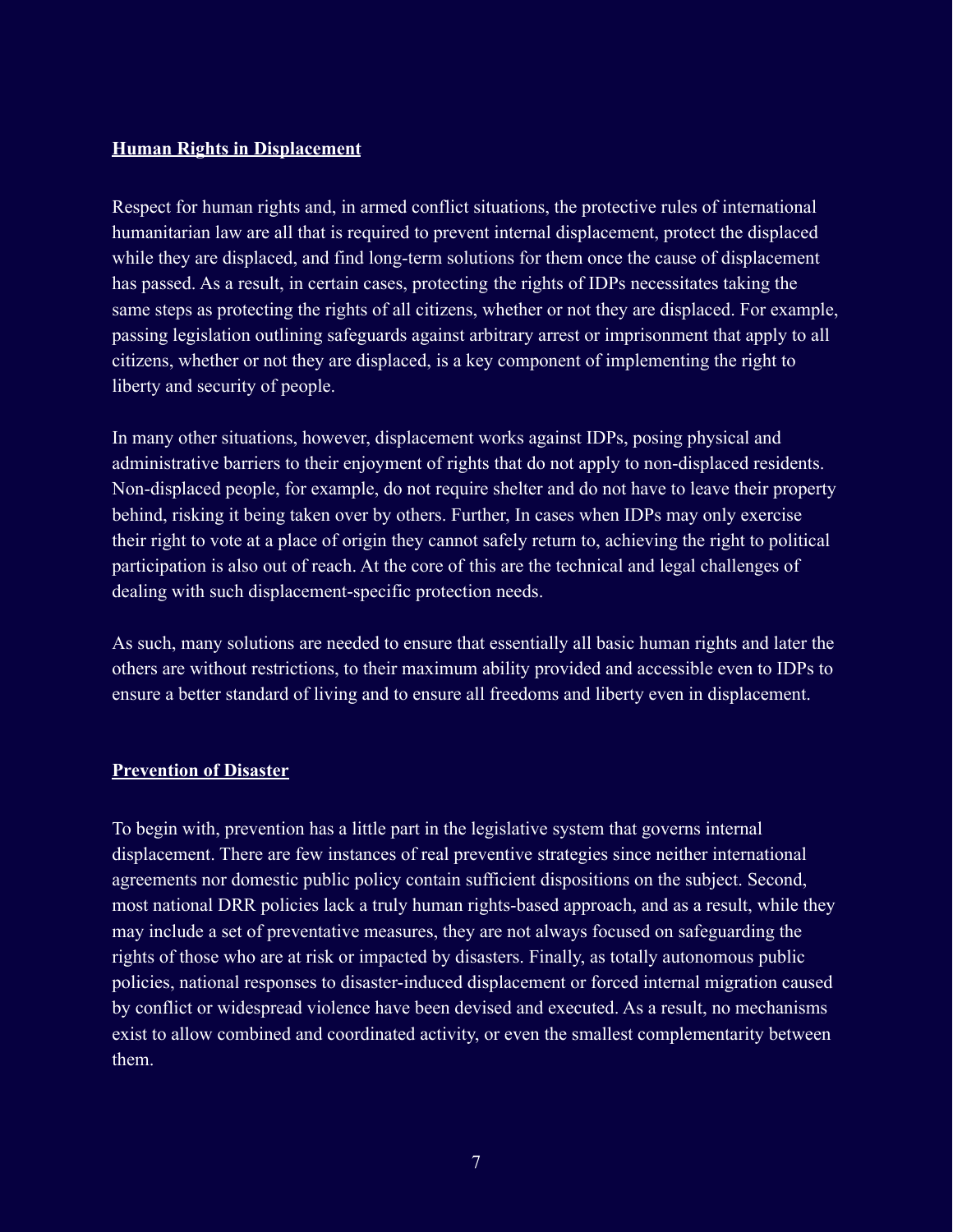While a number of international initiatives have addressed these issues, including the Sustainable Development Goals, the Sendai Framework for Disaster Risk Reduction, the World Humanitarian Summit, the New York Declaration for Refugees and Migrants, and, most notably, the Nansen Initiative on Disaster-Induced Cross-Border Displacement and its successor, the Platform on Disaster Displacement – there has been little progress. More is needed, both in terms of anticipating relocation and determining what sort of 'protection' is necessary, by whom, and where.

As such, many undefined terms lie in International and Domestic policies. Furthermore, many aspects of Internal Displacement have not been properly regulated or well defined to take concrete action. Much more is needed to define certain terms and to recommend policies on prevention and dwell deeper into risk reduction and preparation for IDPs.

### **Special Needs in Migration**

It's also crucial to recognize that the effects of relocation differ depending on age, gender, disability, and other factors. Infants may require vaccinations and nutritional supplements, as well as educational help for school-aged children and vocational training for young people. Because the ramifications are long-term, it's critical to understand how relocation impacts education. Disabled people are more sensitive to the effects of relocation. They may have a harder time finding refuge or receiving humanitarian aid, and they may be more vulnerable to neglect, abuse, and violence.

Knowing how many IDPs have impairments and what their conditions are is critical for developing policies and programs that incorporate them, but such data is even more sparse than data on IDPs' gender and age. Other characteristics that may impact a person's experience of displacement are sometimes overlooked in data gathering, such as if they are a member of a sexual or ethnic minority, an indigenous group, or a low-income family. This emphasizes the need of using an intersectional approach to data collection and analysis in order to comprehend how people's identities and traits should influence their replies. Better data would also make it easier for diverse groups to participate meaningfully in the development and implementation of IDP assistance programs.

A billion individuals, or 15% of the world's population, suffer from a disability. Higher poverty rates and insufficient housing among persons with disabilities might increase their exposure and vulnerability to risks, as well as their likelihood of relocation. New injuries acquired during a catastrophe, as well as difficulty obtaining healthcare and critical services while displaced, all contribute to high disability rates among IDPs. People with disabilities confront special obstacles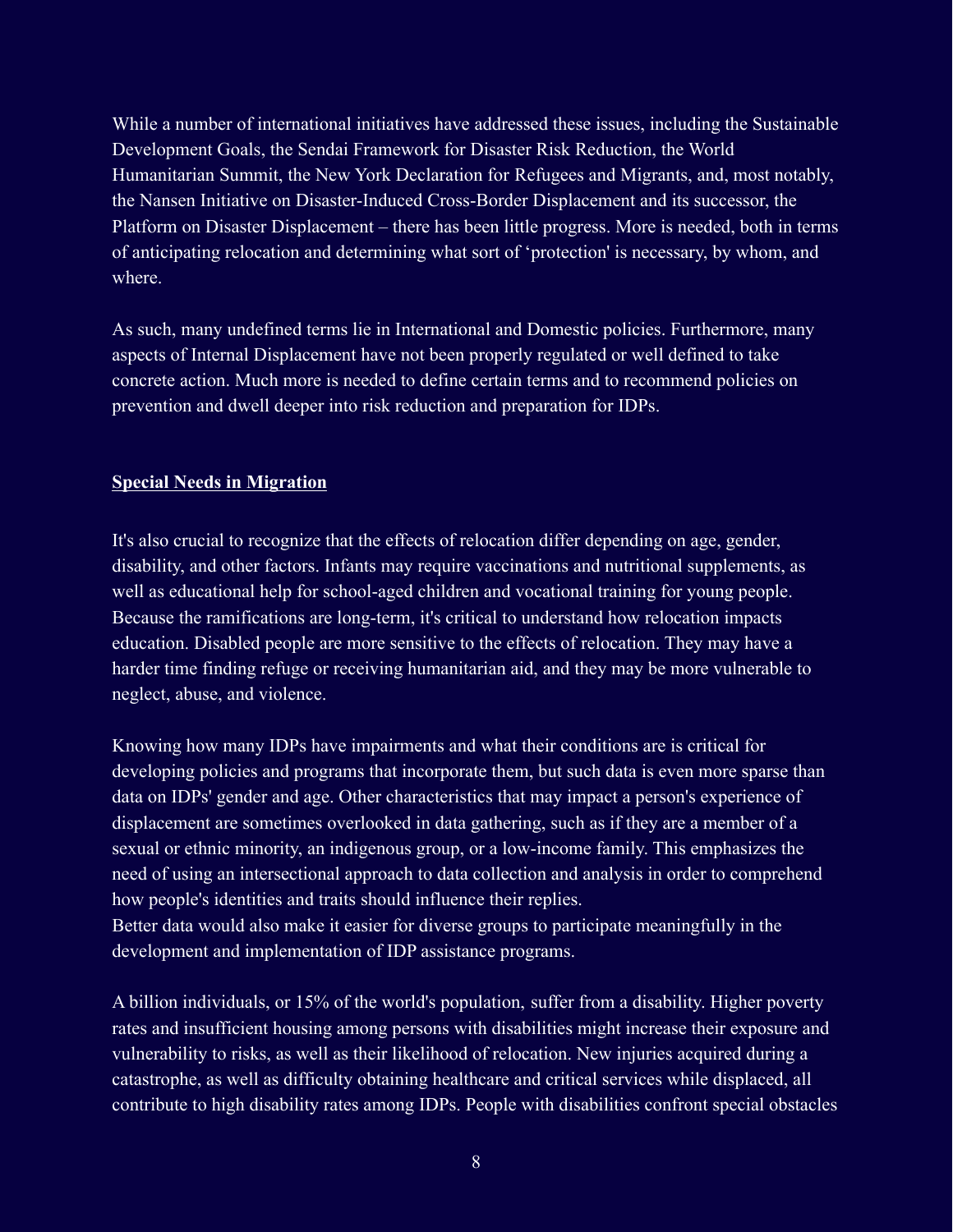when disaster hits. After hurricane Pam hit Vanuatu in 2015, researchers discovered they were more than twice as likely as individuals without impairments to suffer storm-related injuries.

Contributing factors included a lack of understanding of evacuation procedures, a lack of accessible evacuation shelters, and delays in escaping due to functional limitations. When people with disabilities leave, they may be separated from their caregivers and support devices. Some people may never be able to leave their communities. As a result, they may not survive the tragedy, or they may be forced to live in the aftermath of the devastation.

Many of those killed in the 2018 Camp wildfire in California were elderly and disabled persons who were left behind after others were evacuated. Housing, livelihoods, healthcare, and education may be challenging for IDPs with disabilities due to discrimination, a lack of knowledge, and physical and financial constraints.

Many people were still dealing with similar difficulties three years after Hurricane Katrina hit the United States, according to a research. They are also exposed to severe security threats. After the 2015 earthquake in Nepal, young women with disabilities living in displacement camps and other communal settings were particularly susceptible to sexual exploitation and trafficking.

With such vulnerabilities towards people with special needs or disabilities. There has to be greater policies, legislations and plans to cater specially to disabled IDPs. There also has to be a much catered lookout for them to ensure all human rights and additional needs are provided to protect them.

### **COVID-19 for IDPs**

Internally displaced persons are particularly vulnerable in the face of the worldwide coronavirus pandemic (Covid-19). Millions of IDPs live in densely crowded places, are unable to self-isolate, and lack access to water, sanitation, and basic healthcare, whether they were forced to abandon their homes due to conflict, violence, or natural disasters.

Anyone can be affected by Covid-19. The pandemic's effects are anticipated to be substantial for internally displaced persons (IDPs), who already struggle to find appropriate shelter, vital services, and a good wage. Although it is yet too early to estimate the entire impact of this unprecedented catastrophe on IDPs' livelihoods, evidence is emerging of how the pandemic is exacerbating existing vulnerabilities and introducing new dangers. IDPs will require more help than ever before because of its immediate repercussions on health and well-being, as well as its longer-term social and financial implications.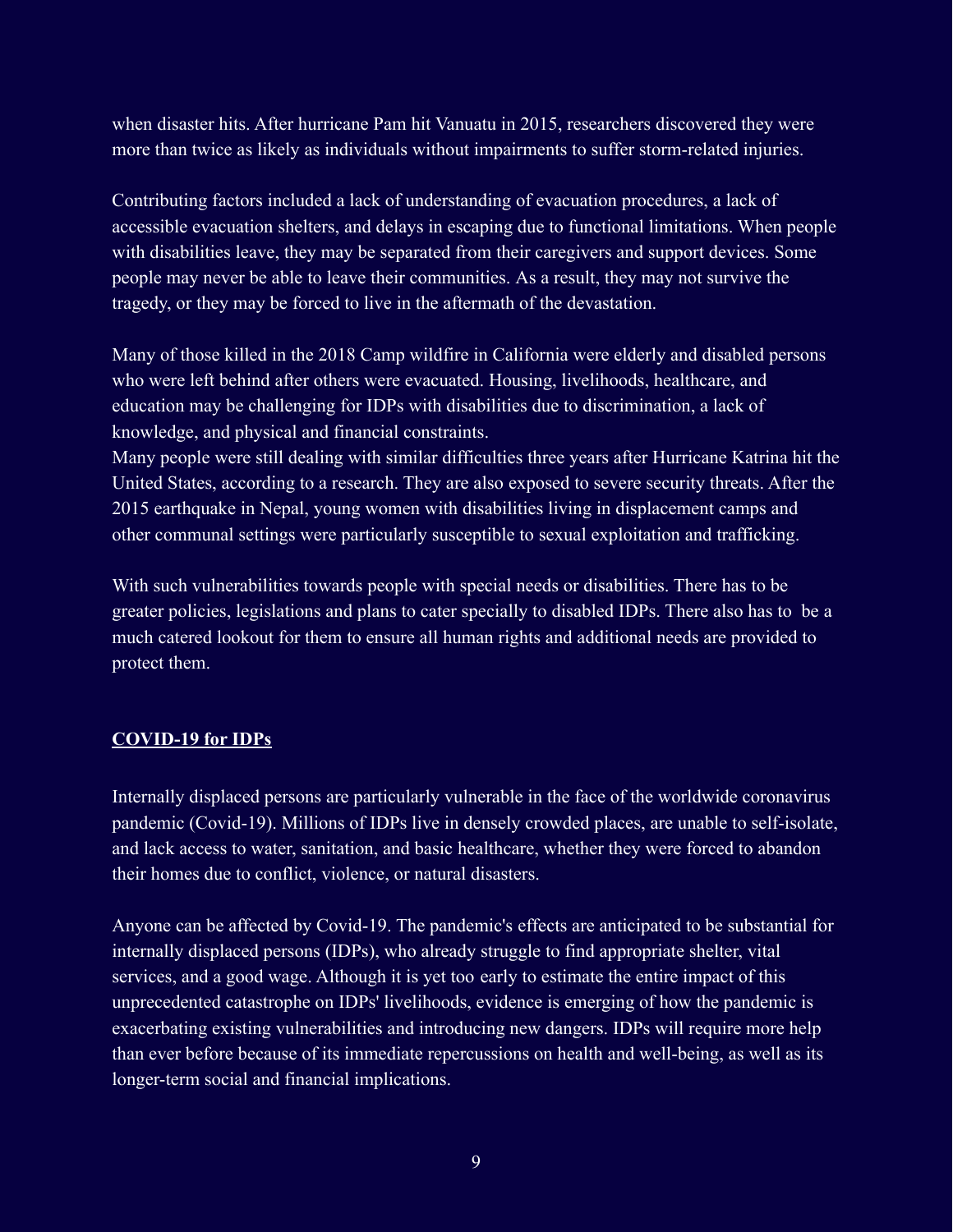Furthermore, The absence of exact data on IDPs, as well as restricted testing capacity in many crisis-hit regions, has impeded evaluations of how the coronavirus has affected displaced individuals, and how this compares to host communities and non-displaced people. Despite the fact that it is still too early to draw any conclusions, there is mounting evidence that IDPs are more sensitive to Covid-19 than the overall population. Studies by the World Health Organization, show that IDPs have greater mortality rates than the normal population, owing to infectious illnesses and malnutrition, which is especially prominent among young and elderly IDPs. Their limited financial means may also make it difficult for them to obtain medical attention or purchase protective equipment such as masks or alcohol-based hand massage. For example, in 2019, more than 90% of those polled in Basra, Iraq, thought the cost of consultations, drugs, and treatment was unreasonably high.

At the same time, inadequate living conditions may prevent IDPs from self-isolating, implementing social distance, or simply accessing water and sanitation in order to comply with health authorities' recommendations. In a survey conducted in the Burkina Faso city of Kaya, 87% of displaced families indicated they would be unable to isolate an ill family member, compared to 64 % of non-displaced homes.Furthermore, fear and social isolation that might arise as a result of lock-down tactics can have a negative impact on IDPs' mental health. IDPs are more likely to experience anxiety, despair, and other types of distress, according to research, which can be compounded by the psychological effects of quarantine and the global health crisis.

The spread of Covid-19 in displacement camps and IDP settlements, where health facilities are already scarce, as well as conflict or disaster-affected nations with weakened health systems, is concerning and must be addressed as a top priority in the pandemic's response. The International Community and Local Governments need to take immediate steps to prevent additional mortality and to help IDPs contain the spread of the pandemic.

# Major Countries and Organizations Involved

### **United Nations High Commissioner for Refugees (UNHCR)**

The United Nations Refugee Agency, or UNHCR, is a global agency devoted to saving lives, preserving rights, and helping refugees, forcibly displaced populations, and stateless people achieve a brighter future.

Also known as the UN Refugee Agency. It was created in 1950 to help millions of Europeans who had fled or lost their homes during the Second World War. Today, UNHCR protects and assists millions of displaced and stateless people around the world.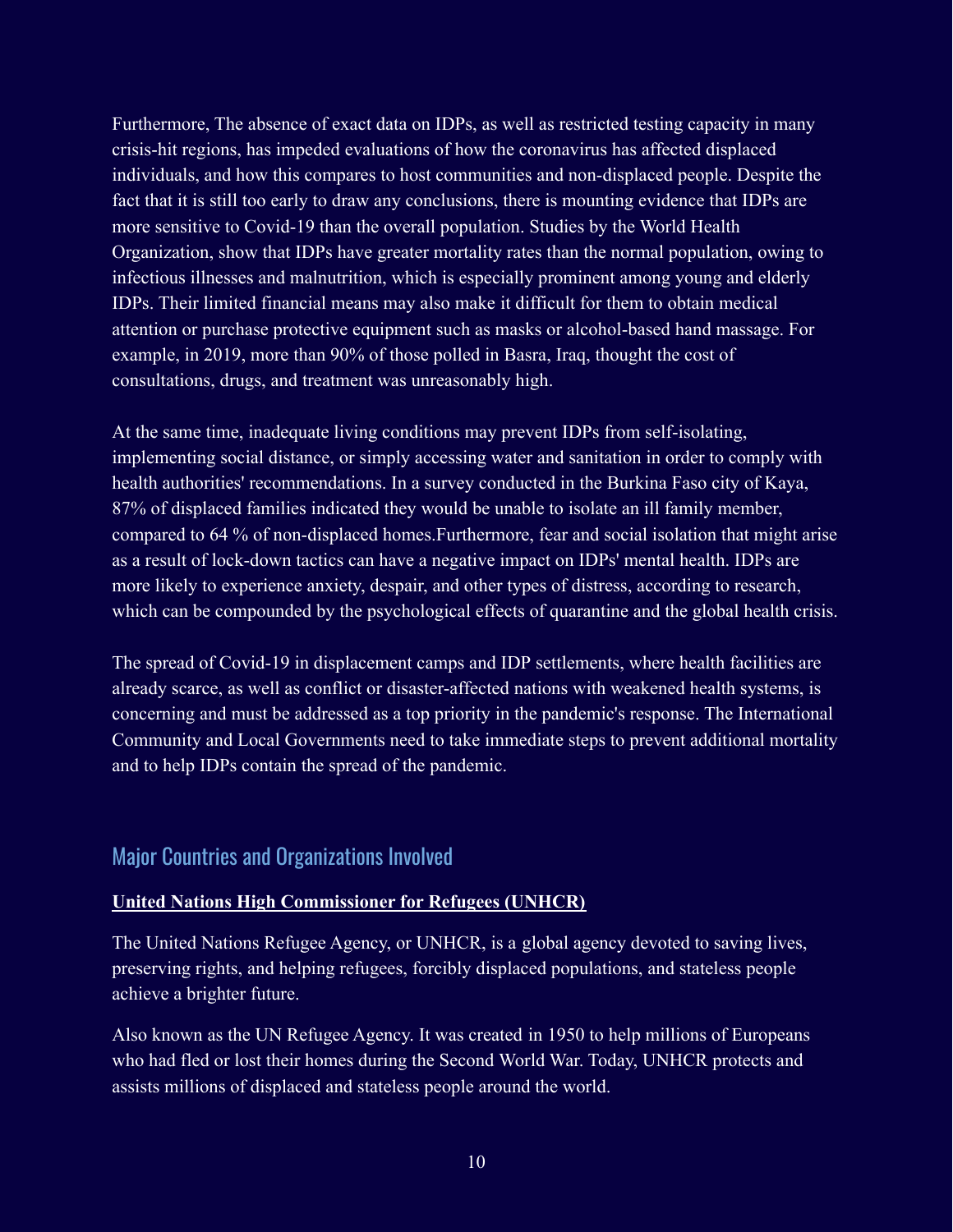UNHCR personnel in 134 countries are working to protect individuals who have been forced to abandon their homes, improve access to education and livelihoods, and offer life-saving assistance such as shelter, water, food, and health care. UNHCR collaborates with governments, non-governmental organizations, and private-sector businesses to assist forcibly displaced persons and the communities that host them.

### **United Nations Educational Scientific and Cultural Organization (UNESCO)**

The United Nations Educational, Scientific, and Cultural Organization (UNESCO) is an international organization that promotes education, science, and culture. It aims to promote worldwide collaboration in education, science, and culture in order to promote peace. UNESCO's programs help to accomplish the Sustainable Development Goals outlined in Agenda 2030, which was approved by the United Nations General Assembly in 2015.

UNESCO essentially provides refugees and IDPs with education and globally ensures the right to education for the displaced. It specifically also looks to create a better tomorrow for the Youth with its educational tools all around the World.

### **United Nations International Children's Emergency Fund (UNICEF)**

On December 11, 1946, the United Nations General Assembly passed Resolution 57(I) to offer supplies and support to children in the aftermath of World War II. UNICEF began as a temporary relief fund of the United Nations, known as the United Nations International Children's Emergency Fund (UNICEF).

Eventually later on The United Nations International Children Emergency Fund's extended mandate made it a United Nations organisation that provides humanitarian and developmental help to children across the world.

With its original aim of helping displaced children during WW2, UNICEF till this day ensures that every right to child is protected during displacement, from basic human rights, to freedoms and liberties.

### **United States of America**

The United States is extremely vulnerable to natural disasters. Every state is exposed to one or more of a host of hazards: earthquakes, droughts, floods, hurricanes, landslides, tornadoes,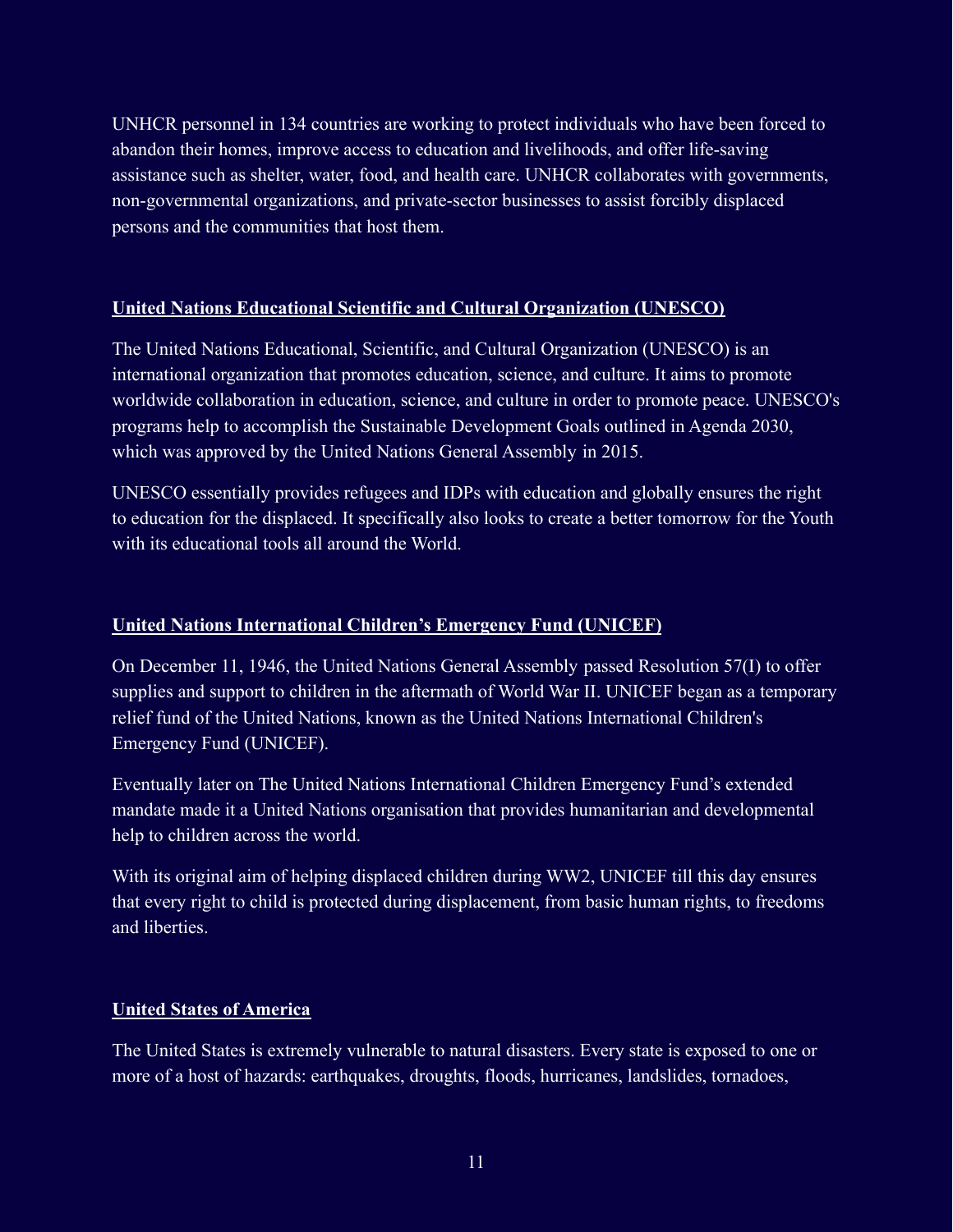tsunamis, volcanoes, and wildfires. By the End of 2020 alone there were about 1,714,000 Internally Displaced Persons due to disaster.

With such diversity and various different natural disasters, it is considered very hard to implement measures for IDPs. Although, the country being a developed country handles the situation well with their abundant resources. The U.S. government along with defence and diplomacy also consider development and humanitarian aid of IDPs under its national security.

The nation is also considered through its governmental agencies like USAID, a global donor to help IDPs in LEDCS and provides humanitarian and development aid all across the world.

### **The People's Republic of China**

Each year, China has some of the highest catastrophe displacement numbers in the world, as a result of its enormous population, high exposure, and sensitivity to a variety of natural disasters that cause millions of people to be displaced. China had 5.1 million new disaster-related displacements in 2020, the largest number in the world.

Even Though China has the largest number of Internally Displaced Persons in the World, they are well resourced and equipped to deal with the displacements in the country, being a developed country. In fact, China also provides International Humanitarian Aid and grants to IDPs and Refugees all across the globe.

### **Republic of Yemen**

Yemen is not new in being known for displacement, but the number of individuals escaping conflict grew dramatically in 2015, when a coalition of foreign nations engaged in the country's civil war. Since then, the humanitarian and displacement catastrophe has continued unabated.

During two strong rainy seasons between February and September 2020, the country's humanitarian catastrophe was exacerbated by deadly floods and storms. During the year, disasters resulted in 223,000 additional displacements, the largest number ever recorded in Yemen. The floods wreaked havoc, killing hundreds of people and forcing thousands of IDPs to abandon their homes, showing how catastrophes and war intersect in the nation.

Yemen is currently going through a civil war and a humanitarian crisis with many fleeing their homes consistently. Although, the crisis is not new and is already receiving International Humanitarian Aid. A lot more needs to be done in planning strategies and drafting plans for IDPs.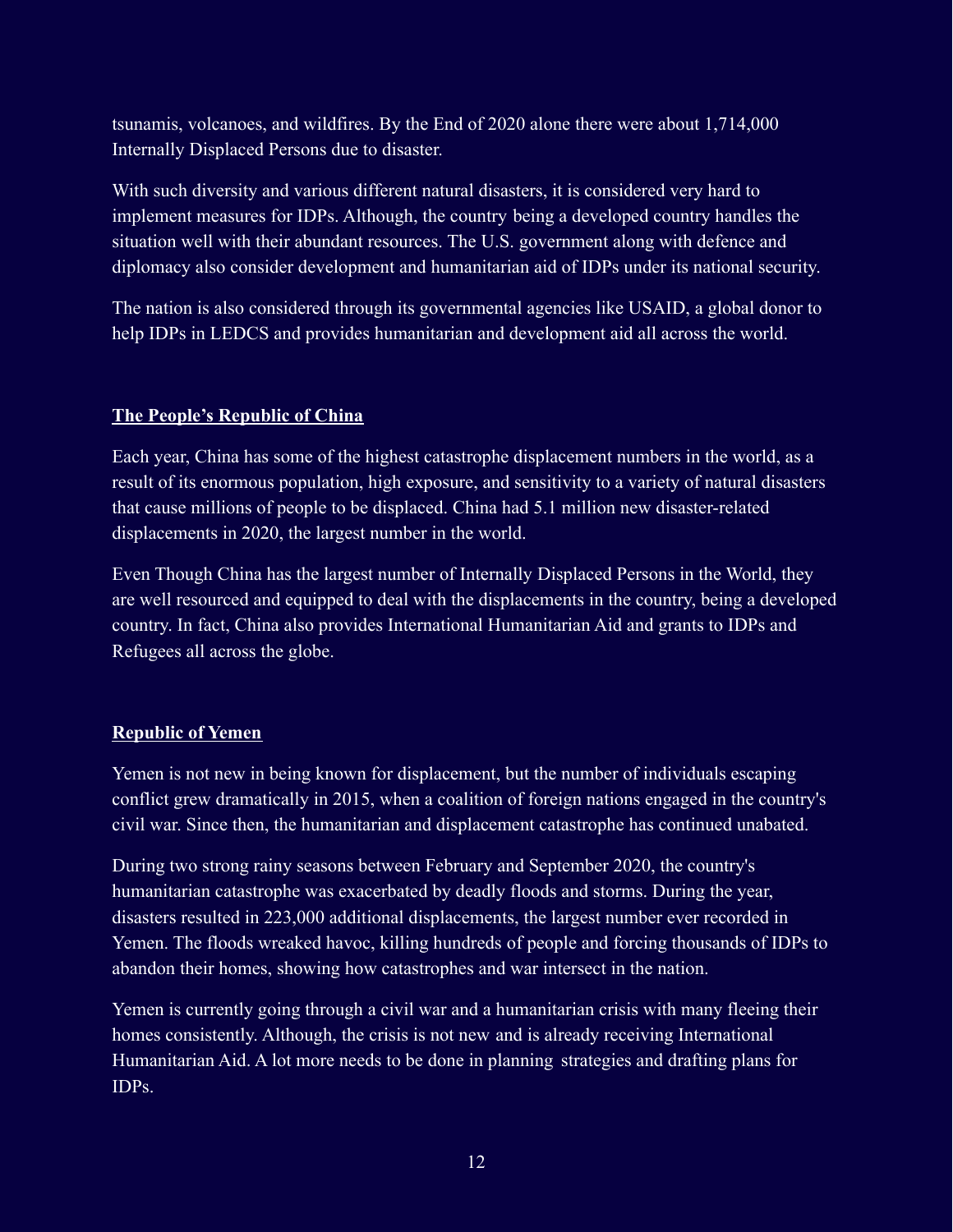### **Federal republic of Somalia**

In Somalia, conflict and violence, gradual and sudden-onset catastrophes, and food shortages have all played a role in causing displacement. When locusts ruined their crops, tens of thousands of farmers were compelled to relocate in search of help. Floods, in addition to locusts, had a widespread impact, resulting in 979,000 additional displacements in 2020. Both urban and rural regions were impacted, and many individuals who had previously been displaced were compelled to relocate. Furthermore, there were also 81,000 more displacements when a river broke bank in about May.

IDPs avoided locations housing individuals from other areas because they were afraid of congestion and infection, which was impacted by Covid-19. Due to continued instability, humanitarians have been unable to reach many affected populations. Because of the combined effects of floods, locusts, and the pandemic, humanitarian financing was insufficient to react to these overlapping disasters.

As such, more International attention needs to be paid to the country and the lack of plans and proper procedures for IDPs in such situations have affected the country a lot, especially in its emergency situation

### **Syrian Arab Republic**

The Arab Spring began 10 years ago this year.. Syria's civil war began as a result of the 2011 Arab Spring uprisings that rocked the region. Peaceful protests against President Bashar al-government Assad's rapidly devolved into an armed conflict that has forced more than half of Syria's pre-war population to flee the nation.

Hundreds of thousands of people were displaced in Syria in 2020 due to armed war, natural catastrophes, and an economic slump. Over the years, disasters have generated large waves of displacement in Syria. In October 2020, wildfires displaced 140,000 people and caused another 25,000 to be displaced. They wreaked havoc on houses, power and water systems, as well as crops and farms, increasing food shortages. IDPs who had returned home after fleeing war were housed in some of the communities evacuated.

Although most IDPs in Syria are due to conflict, these situations are exacerbated by climate catastrophes and disasters.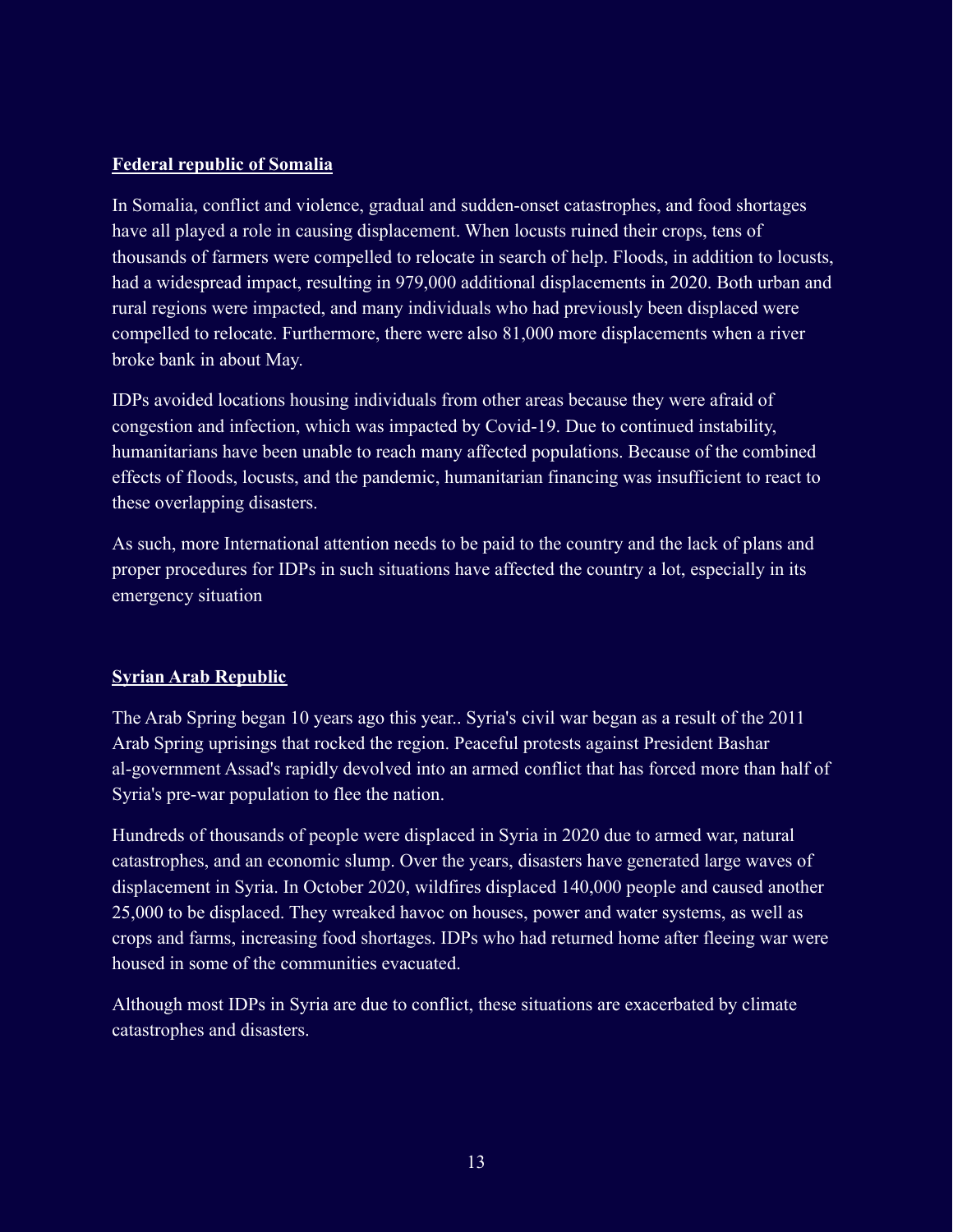### **Republic of Turkey**

At the End of 2020, there were about 44,000 IDPs residing in Turkey. These were due to natural disasters and mainly due to floods, earthquakes and tsunamis. Although as of July-August 2021, there have been major wildfires raging all across Turkey with the initial number being put at 150.

As such there were numerous calls for help and international response to help the nation. After the fires there have been thousands displaced in various regions that would now be classified as IDPs. As such, this makes the country a very prominent example for a recent emergency and citation of crisis where international help and preparedness plans are necessary to respond to such a sudden onset.

### **Republic of Sudan**

Sudan has seen extensive long-term relocation as a result of two major civil wars and the Darfur crisis. As of the end of 2020, the country has 2.3 million people living in displacement. Every year, ongoing conflict, notably in Darfur, and natural catastrophes, mostly floods, result in large new displacements.

Sudan has been mired in a deep economic crisis since the start of the year. The elimination of wheat import subsidies, as well as the depreciation of the Sudanese pound, resulted in a significant increase in the price of staple foods, among other things. Deteriorating living standards sparked nationwide protests, culminating in the ouster of Omar al-Bashir, the country's president, in April 2019. Despite the recently negotiated peace agreement between the transitional government and a coalition of non-state armed groups, there were more than 79,000 additional war displacements in 2020. In addition, flooding caused about 454,000 new catastrophe displacements.

With a nation in deep crisis, this highlights the correlation between factors of conflict, climate disasters and low economic conditions with almost no governance and its impact on displacement. As such, Suden calls for a strong International response towards the crisis to help the LEDC.

### **Republic of the Philippines**

The Philippines is one of the world's most seismically active countries, located on the Pacific Ring of Fire. Earthquakes and volcanic eruptions are regular occurrences that result in a large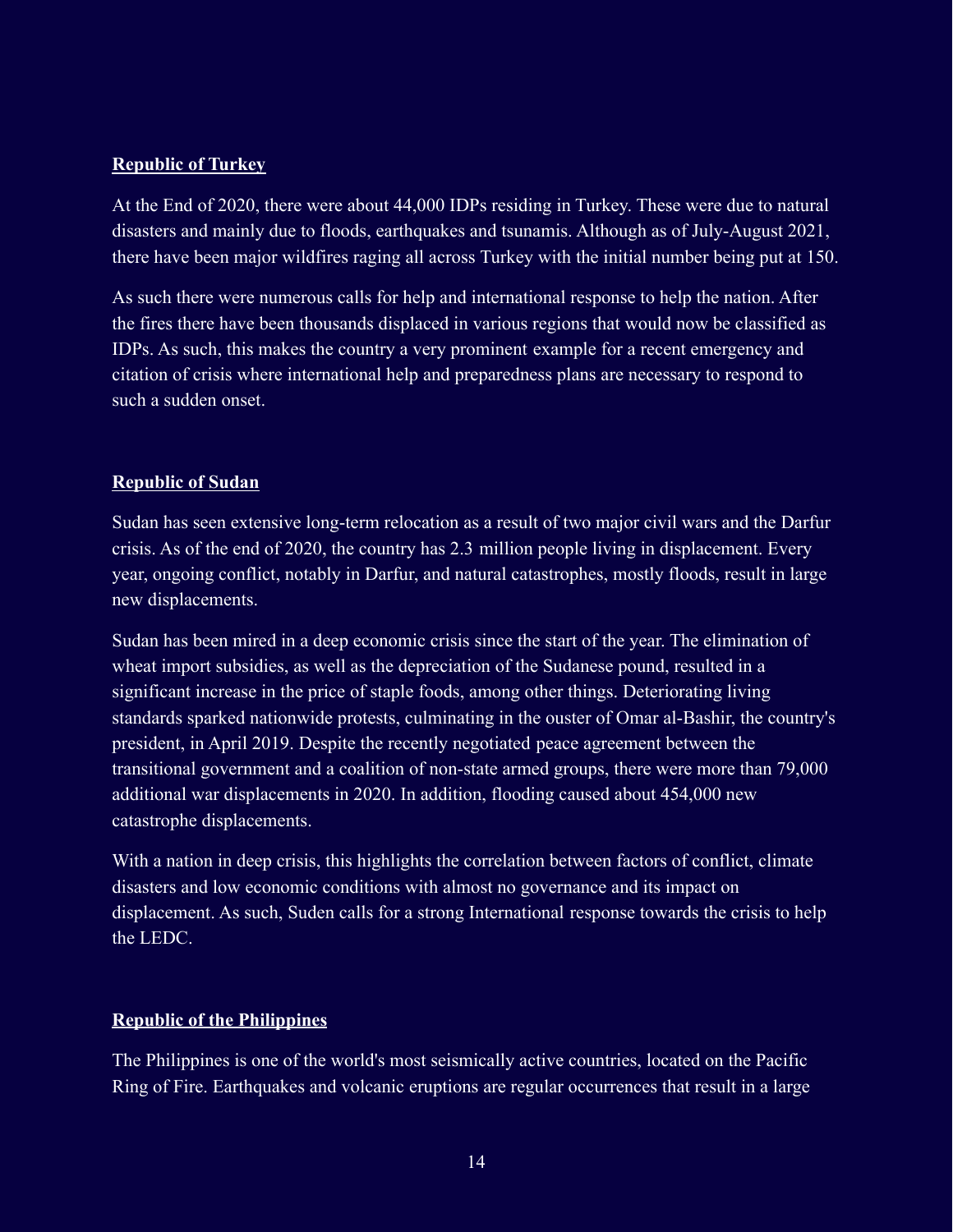number of displacements. The nation is situated in the typhoon zone of East Asia, making it particularly vulnerable to tropical cyclones, storms, and floods, which cause millions of people to be displaced each year.

In 2020, the Philippines had 4.4 million new catastrophe displacements, which was the second largest amount behind China. Pre-emptive evacuations accounted for a substantial part of them.The eruption of the Taal volcano in early 2021, for example, resulted in over 506,000 evacuations, making it the biggest displacement event induced by a geophysical hazard worldwide in 2020.

**Please Note:** The stakeholders mentioned above are only examples of what occurs in the topic. To implement solutions it is recommended that solutions applied to a group of countries (Such as LEDCs/Developing MEDCS/Developed or even based on regions and criterias of certain thresholds) to be more effective and well represented globally.

# Relevant UN Resolutions and Reports

Previous Attempts at Resolving This Issue

| Date             | <b>Name</b>                                           | Importance                                                                                               |
|------------------|-------------------------------------------------------|----------------------------------------------------------------------------------------------------------|
| 1998             | Guiding Principles on<br><b>Internal Displacement</b> | Define IDPs as persons forced to flee, inter alia, in<br>the context of natural or human-made disasters. |
| 2009             | Kampala Convention                                    | Explicitly recognises climate change as a driver of<br>displacement in the Africa region.                |
| 2010             | Cancun Adaptation<br>Framework                        | First global framework to recognise links between<br>climate change and displacement.                    |
| $2012 -$<br>2015 | Nansen Initiative                                     | Launched by Switzerland and Norway as a state-led<br>platform to improve the protection of persons       |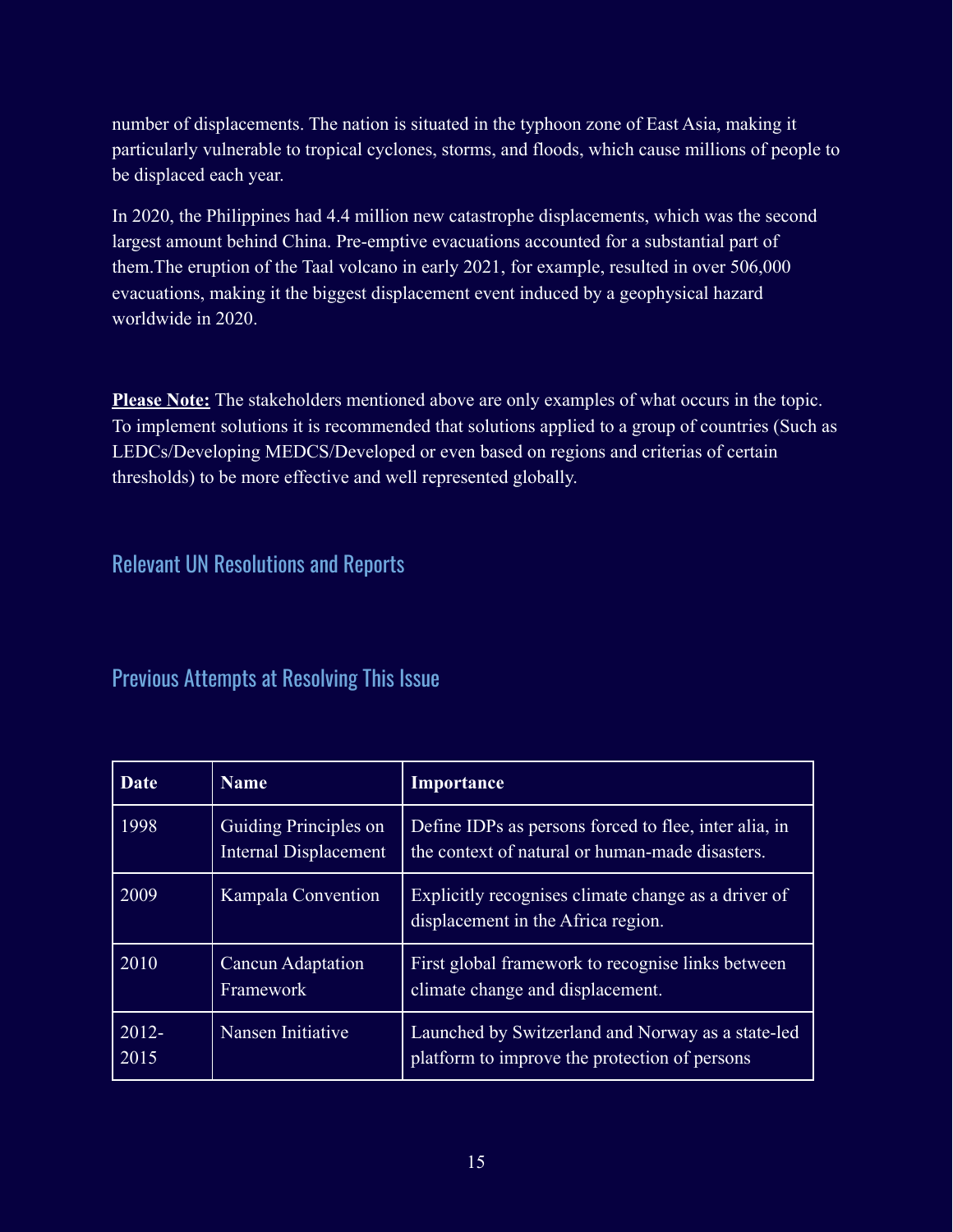|                  |                                                                 | displaced across borders by disasters and climate<br>change.                                                                                                                                    |
|------------------|-----------------------------------------------------------------|-------------------------------------------------------------------------------------------------------------------------------------------------------------------------------------------------|
| $2015 -$<br>2030 | Sendai Framework on<br><b>Disaster</b><br><b>Risk Reduction</b> | Contains important provisions on human mobility in<br>the context of disaster.                                                                                                                  |
| $2015 -$<br>2030 | Agenda for<br>Sustainable<br>Development                        | Includes strong references to climate change and<br>migration, but does not explicitly link the two<br>issues.                                                                                  |
| 2016             | Paris Agreement                                                 | Confirms the establishment of the Task Force on<br>Displacement (TFD).                                                                                                                          |
| 2016             | <b>Platform on Disaster</b><br>Displacement                     | Succeeds The Nansen Initiative.                                                                                                                                                                 |
| 2016             | <b>New York Declaration</b><br>for Refugees and<br>Migrants     | Reaffirms the significance of the international<br>refugee regime and includes a number of promises<br>by Member States to strengthen and improve<br>measures to safeguard persons on the move. |
| 2018             | Global Compacts on<br>Migration and<br>Refugees                 | Includes dedicated sections on migration and<br>displacement in the context of climate<br>change and disasters.                                                                                 |
| 2019             | High-Level Panel on<br><b>Internal Displacement</b>             | Includes disaster displacement in its plan of work                                                                                                                                              |

As early as 1990, the Intergovernmental Panel on Climate Change warned that the single greatest impact of climate change could be human migration. The importance of climate-induced displacement and the need to put in place adaptation measures to address it were recognized by the United Nations Framework Convention on Climate Change (UNFCCC) at its meeting in Cancun, Mexico in December 2010. In Article 14 (f) of the Cancun Agreement, all Parties to the Convention are invited to undertake "measures to enhance understanding, coordination and cooperation with regard to climate change-induced displacement, migration, and planned relocation, where appropriate, at the national, regional and international levels."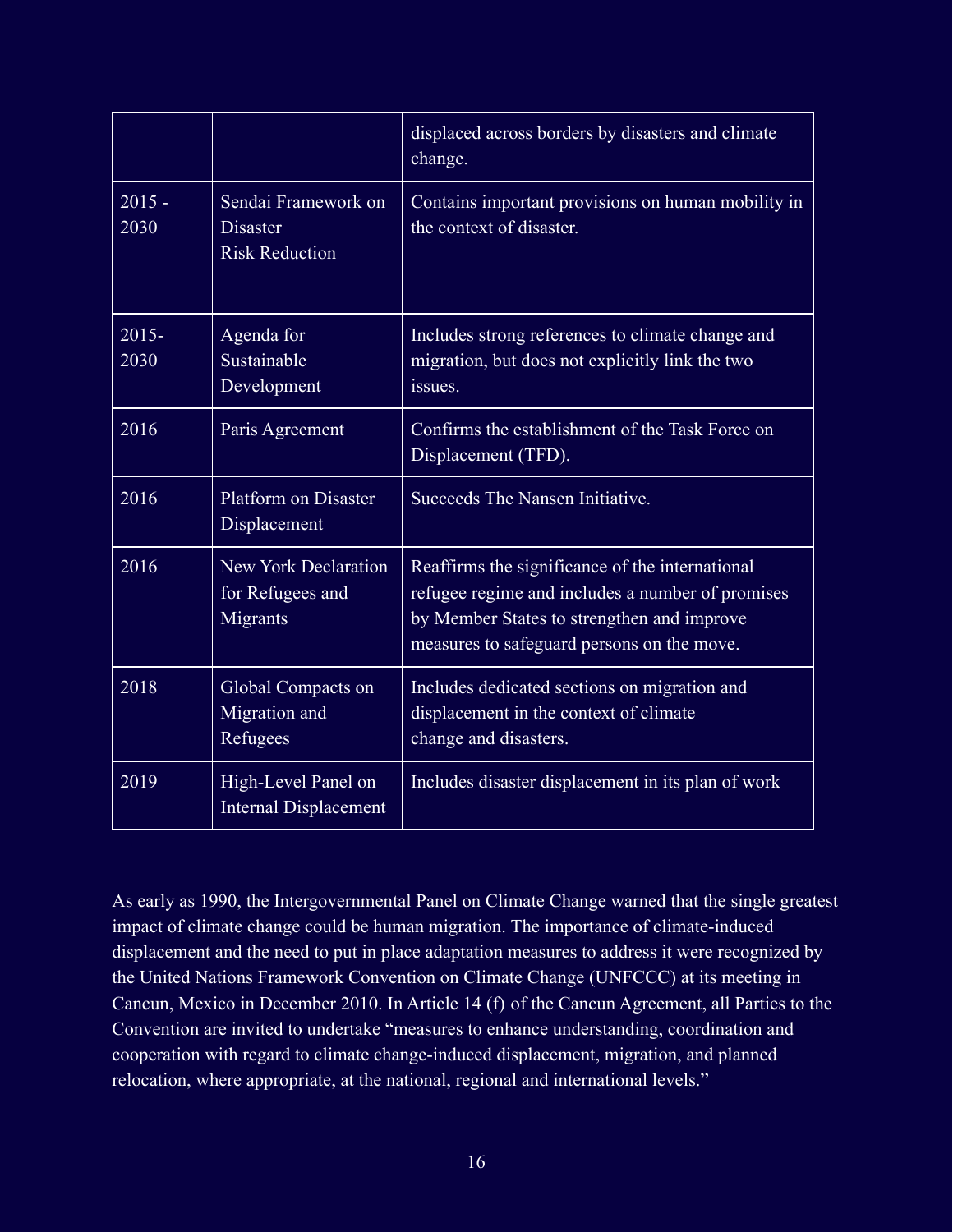Such as these, there have been many past international actions on this issue which has been widely prevalent since the start of the century. Some of the major past international actions are listed below and could help in making further solutions based on or elaborated on the ones listed.

# Questions a Resolution Must Address

- ❖ In what ways can governments prevent the clashes of Violence and Climate disasters?
- ❖ In cases of poor governance, how can the International community ensure the Protection of Human rights for IDPs?
- ❖ What policies and budgets should governments allocate or develop in terms of finance to help aid IDPs?
- ❖ How can Governments ensure the protection of any and all human rights during displacements?
- ❖ In what ways can accountability for the IDPs be increased domestically and in National governments?
- ❖ How can the current International law and risk management plans be even further defined and well explored?
- ❖ What unique plans can be developed and expanded upon for prevention, risk reduction, preparedness, and relocation for IDPs?
- ❖ How can the needs of disabled persons be specially curated in Displacement?
- ❖ How can governments mitigate the risk of COVID-19 pandemic and ensure proper access to medical supplies and necessary restrictions required to lower the mortality rate?

# **Bibliography**

# Ferris, Elizabeth. "Displacement, Natural Disasters, and Human Rights." Brookings, Brookings, 10 May 2017,

[www.brookings.edu/on-the-record/displacement-natural-disasters-and-human-rights/](http://www.brookings.edu/on-the-record/displacement-natural-disasters-and-human-rights/)

### Preventing Internal Displacement When Disasters and Armed ...

[www.un.org/internal-displacement-panel/sites/www.un.org.internal-displacement-panel/files/idrp](http://www.un.org/internal-displacement-panel/sites/www.un.org.internal-displacement-panel/files/idrp_hlp_submission_ws2_conflict_and_disaster_displacement.pdf) hlp\_submission\_ws2\_conflict\_and\_disaster\_displacement.pdf

# Goodwin-Gill, Guy S S, and Jane McAdam. CLIMATE CHANGE, DISASTERS & AND DISPLACEMENT. United Nations High Commissioner for Refugees, 2017,

[www.unhcr.org/596f25467.pdf](http://www.unhcr.org/596f25467.pdf)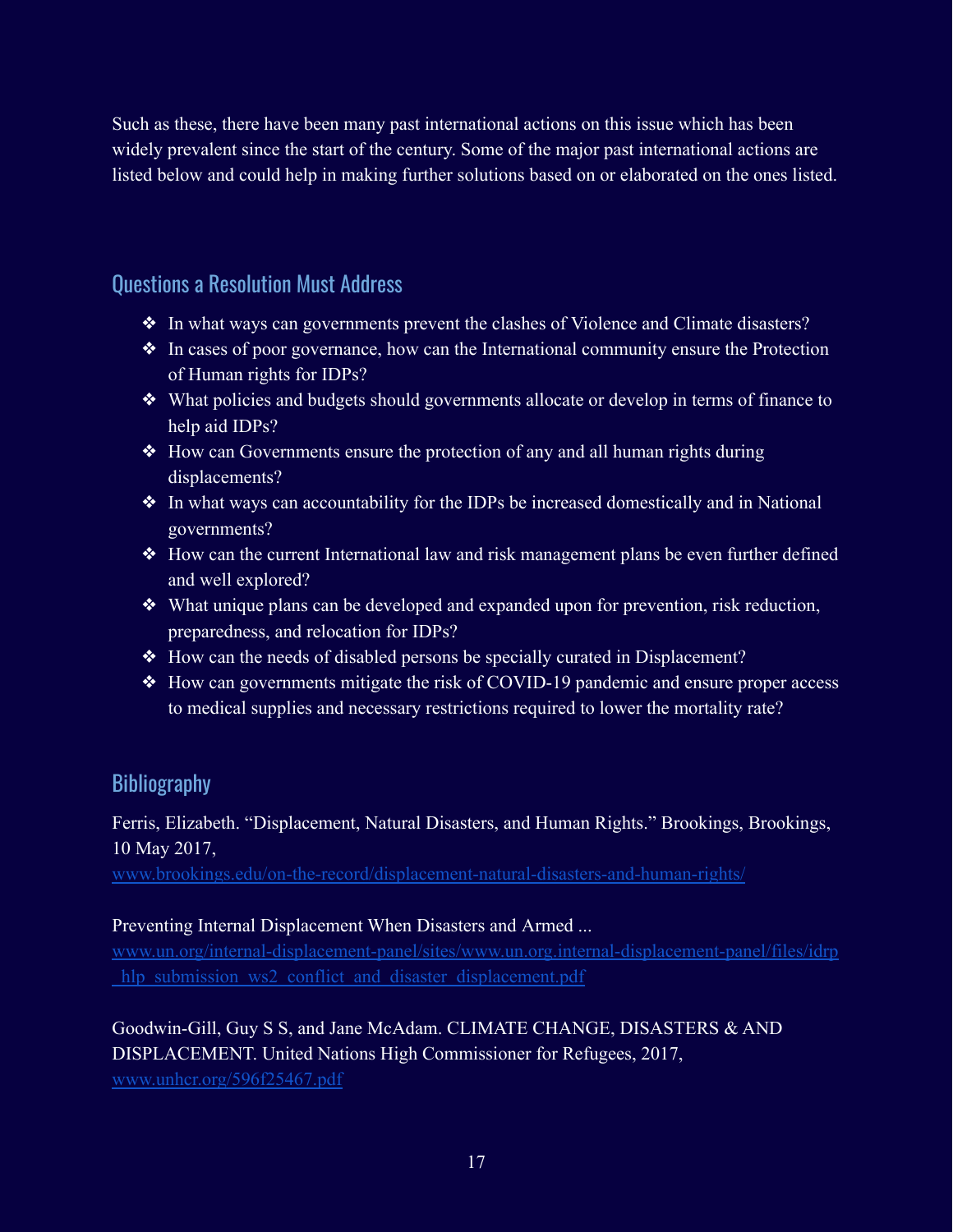Handbook for the Protection of Internally Displaced Persons. Global Protection Cluster Working Group, 2007,

[www.un.org/ruleoflaw/files/IDP%20Handbook\\_Complete\\_FINAL%20Jan%2008.pdf.](http://www.un.org/ruleoflaw/files/IDP%20Handbook_Complete_FINAL%20Jan%2008.pdf)

Internal Displacement in a Changing Climate. Internal Displacement Monitoring Center, 2020, [www.internal-displacement.org/sites/default/files/publications/documents/grid2021\\_idmc.pdf](http://www.internal-displacement.org/sites/default/files/publications/documents/grid2021_idmc.pdf)

Internal Displacement Monitoring Centre (formerly Global IDP Project). "GRID 2021; Internal Displacement in a Changing Climate." "GRID 2021; Internal Displacement in a Changing Climate", Document #2056938, 20 May 2021, [www.ecoi.net/en/document/2056938.html](http://www.ecoi.net/en/document/2056938.html).

"Global Report on Internal Displacement 2021 (Grid 2021) - World." ReliefWeb, <https://reliefweb.int/report/world/global-report-internal-displacement-2021-grid-2021>

United Nations High Commissioner for Refugees. "New York Declaration for Refugees and Migrants." UNHCR, [www.unhcr.org/new-york-declaration-for-refugees-and-migrants.html.](http://www.unhcr.org/new-york-declaration-for-refugees-and-migrants.html)

Submission to the UN Secretary General's High-Level Panel on Internal Displacement. Office of the High Commissioner for Human Rights (OHCHR) ,

[www.un.org/internal-displacement-panel/sites/www.un.org.internal-displacement-panel/files/pub](http://www.un.org/internal-displacement-panel/sites/www.un.org.internal-displacement-panel/files/published_ohchr_submission.pdf) lished ohchr submission.pdf.

"UNESCO in Brief - Mission and Mandate." UNESCO, 12 July 2021, <https://en.unesco.org/about-us/introducing-unesco>.

United Nations High Commissioner for Refugees. "Courage of REFUGEE Olympians Lights up Tokyo Games." UNHCR News, [www.unhcr.org/](http://www.unhcr.org/).

"History of a Logo." UNICEF, [www.unicef.org/about-unicef/unicef-logo-history.](http://www.unicef.org/about-unicef/unicef-logo-history)

"Read 'a Safer FUTURE: Reducing the Impacts of Natural Disasters' at NAP.edu." National Academies Press: OpenBook, [www.nap.edu/read/1840/chapter/3](http://www.nap.edu/read/1840/chapter/3).

"Who We Are." U.S. Agency for International Development, 4 Oct. 2019, [www.usaid.gov/who-we-are](http://www.usaid.gov/who-we-are).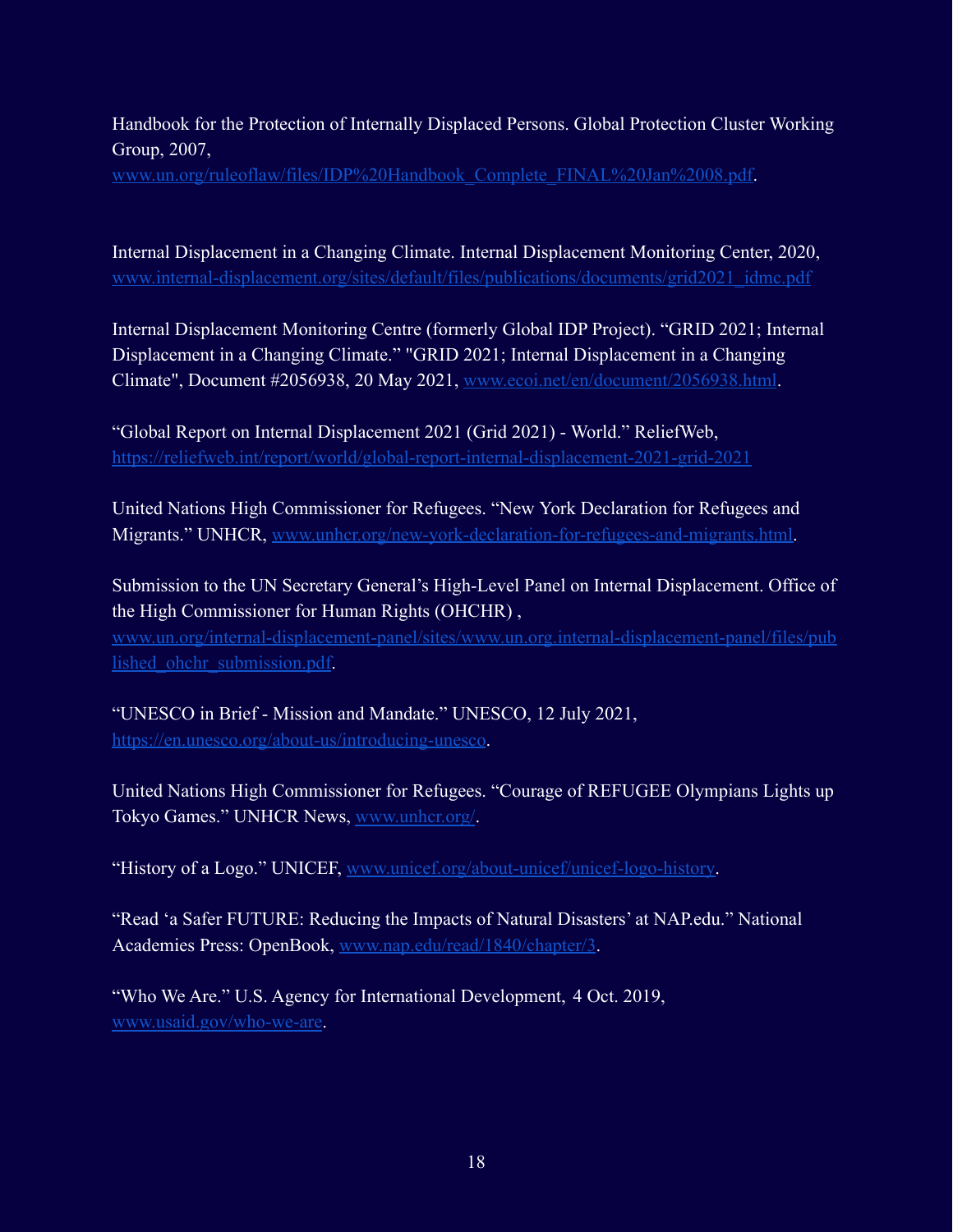### Chinese Envoy: China to Provide More Humanitarian Aid to Darfur,

[www.fmprc.gov.cn/ce/ceun/eng/china\\_and\\_un/securitycouncil/regionalhotspots/africa/darfur/t46](http://www.fmprc.gov.cn/ce/ceun/eng/china_and_un/securitycouncil/regionalhotspots/africa/darfur/t468258.htm) [8258.htm.](http://www.fmprc.gov.cn/ce/ceun/eng/china_and_un/securitycouncil/regionalhotspots/africa/darfur/t468258.htm)

"Yemen." IDMC, [www.internal-displacement.org/countries/yemen](http://www.internal-displacement.org/countries/yemen).

"Somalia." IDMC, [www.internal-displacement.org/countries/somalia](http://www.internal-displacement.org/countries/somalia).

"Syria." IDMC, www.internal-displacement.org/countries/syria.

Disasterphilanthropy.org, [https://disasterphilanthropy.org/disaster/2021-turkey-forest-fires/.](https://disasterphilanthropy.org/disaster/2021-turkey-forest-fires/)

"Philippines." IDMC, [www.internal-displacement.org/countries/philippines.](http://www.internal-displacement.org/countries/philippines)

"Sudan." IDMC, [www.internal-displacement.org/countries/sudan.](http://www.internal-displacement.org/countries/sudan)

# Abebe , Allehone Mulugeta. The Kampala Convention and Environmentally Induced Displacement in Africa, IOM, 2011,

[www.iom.int/sites/default/files/jahia/webdav/shared/shared/mainsite/microsites/IDM/workshops/](http://www.iom.int/sites/default/files/jahia/webdav/shared/shared/mainsite/microsites/IDM/workshops/climate-change-2011/SessionIII-Paper-Allehone-Mulugeta-Abebe.pdf) [climate-change-2011/SessionIII-Paper-Allehone-Mulugeta-Abebe.pdf](http://www.iom.int/sites/default/files/jahia/webdav/shared/shared/mainsite/microsites/IDM/workshops/climate-change-2011/SessionIII-Paper-Allehone-Mulugeta-Abebe.pdf).

Protecting Internally Displaced Persons: A Manual for Law and Policymakers. Brookings\_UNHRC\_University Bern, Oct. 2008, [www.unhcr.org/50f955599.pdf](http://www.unhcr.org/50f955599.pdf)

"Environmental Migration." Migration Data Portal, [https://migrationdataportal.org/themes/environmental\\_migration\\_and\\_statistics](https://migrationdataportal.org/themes/environmental_migration_and_statistics).

"2021 Global Report on Internal Displacement." IDMC | GRID 2021 | 2021 Global Report on Internal Displacement, [www.internal-displacement.org/global-report/grid2021/](http://www.internal-displacement.org/global-report/grid2021/).

"Universal Declaration of Human Rights." United Nations, United Nations, [www.un.org/en/about-us/universal-declaration-of-human-rights.](http://www.un.org/en/about-us/universal-declaration-of-human-rights)

"Coronavirus Crisis: Internal Displacement." IDMC, [www.internal-displacement.org/crises/coronavirus.](http://www.internal-displacement.org/crises/coronavirus)

"IOM COVID-19: Impact on IDPs - Monthly UPDATE, 11th October 2020 - World." ReliefWeb,

[https://reliefweb.int/report/world/iom-covid-19-impact-idps-monthly-update-11th-october-2020.](https://reliefweb.int/report/world/iom-covid-19-impact-idps-monthly-update-11th-october-2020)